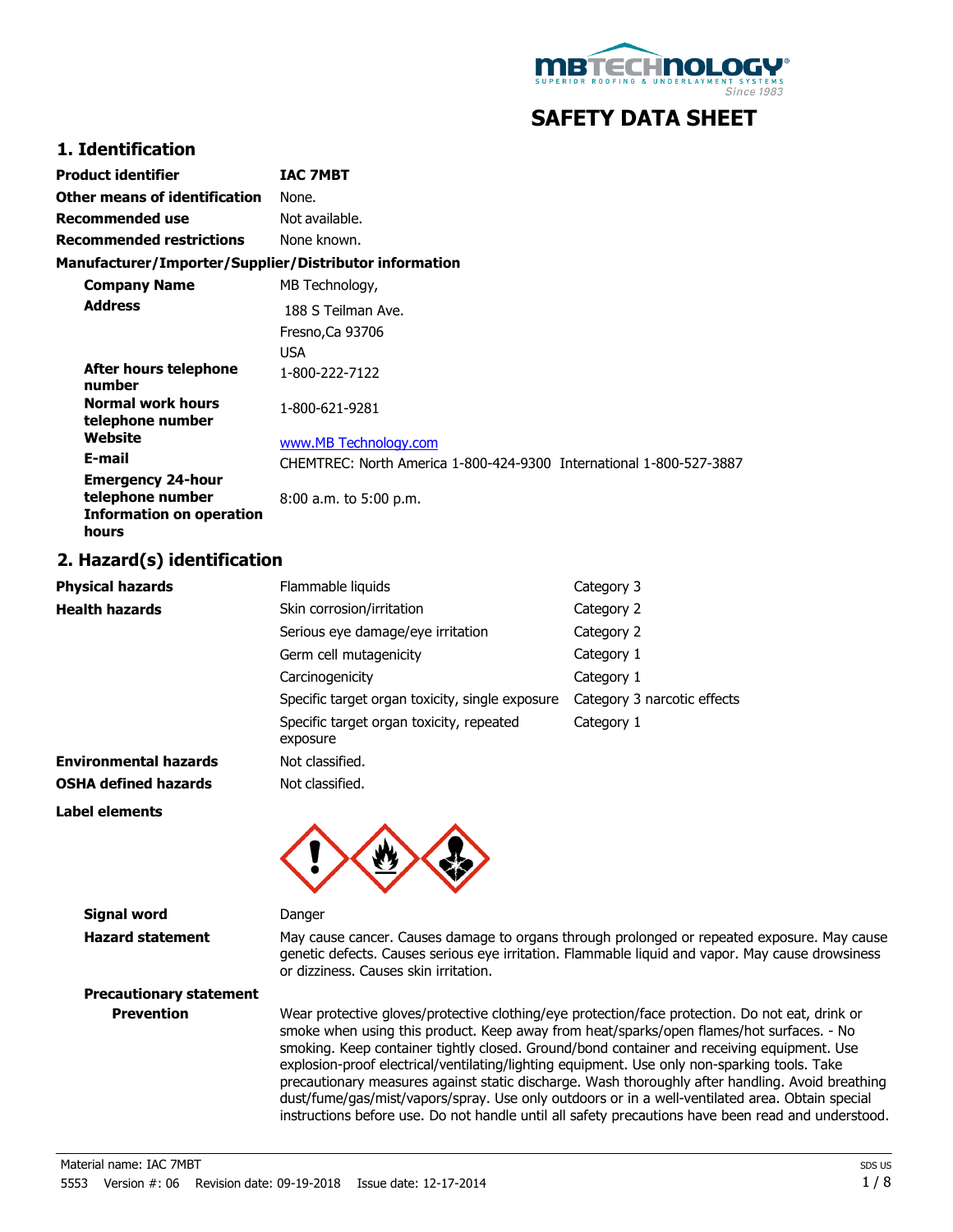| <b>Response</b>                              | IF IN EYES: Rinse cautiously with water for several minutes. Remove contact lenses, if present<br>and easy to do. Continue rinsing. If eye irritation persists: Get medical advice/attention. If skin<br>irritation occurs, seek medical advice/attention. Specific treatment see Section 4 of this SDS. IF ON<br>SKIN (or hair): Remove/Take off immediately all contaminated clothing. Rinse skin with<br>water/shower. In case of fire: Use appropriate media for extinction. IF INHALED: Remove victim to<br>fresh air and keep at rest in a position comfortable for breathing. Call a POISON CENTER or<br>doctor/physician if you feel unwell. IF ON SKIN: Wash with plenty of soap and water. Take off<br>contaminated clothing and wash before reuse. IF exposed or concerned: Get medical<br>advice/attention. Get medical advice/attention if you feel unwell. |
|----------------------------------------------|--------------------------------------------------------------------------------------------------------------------------------------------------------------------------------------------------------------------------------------------------------------------------------------------------------------------------------------------------------------------------------------------------------------------------------------------------------------------------------------------------------------------------------------------------------------------------------------------------------------------------------------------------------------------------------------------------------------------------------------------------------------------------------------------------------------------------------------------------------------------------|
| <b>Storage</b>                               | Store in a well-ventilated place. Keep container tightly closed. Store locked up. Keep cool.                                                                                                                                                                                                                                                                                                                                                                                                                                                                                                                                                                                                                                                                                                                                                                             |
| <b>Disposal</b>                              | Dispose of contents/container in accordance with local/regional/national/international regulations.<br>See section 13 of this SDS for disposal instructions.                                                                                                                                                                                                                                                                                                                                                                                                                                                                                                                                                                                                                                                                                                             |
| Hazard(s) not otherwise<br>classified (HNOC) | None known.                                                                                                                                                                                                                                                                                                                                                                                                                                                                                                                                                                                                                                                                                                                                                                                                                                                              |
| <b>Supplemental information</b>              | None.                                                                                                                                                                                                                                                                                                                                                                                                                                                                                                                                                                                                                                                                                                                                                                                                                                                                    |

# **3. Composition/information on ingredients**

**Mixtures**

| <b>Chemical name</b>                              | <b>Common name and synonyms</b> | <b>CAS number</b> | $\frac{0}{0}$ |
|---------------------------------------------------|---------------------------------|-------------------|---------------|
| <b>ASPHALT</b>                                    |                                 | 8052-42-4         | $30 - 40$     |
| NAPHTHA (PETROLEUM),<br><b>HYDROTREATED HEAVY</b> |                                 | 64742-48-9        | $20 - 30$     |
| SOLVENT NAPHTHA (PETROLEUM),<br>LIGHT AROM.       |                                 | 64742-95-6        | $1 - 10$      |
| 1,2,4-TRIMETHYLBENZENE                            |                                 | $95 - 63 - 6$     | $0 - 5$       |
| <b>BENZENE</b>                                    |                                 | $71 - 43 - 2$     | ${<}1$        |
| <b>OUARTZ</b>                                     |                                 | 14808-60-7        | $\leq 1$      |
| Other components below reportable levels          |                                 |                   | 35.54         |

#### **4. First-aid measures**

| <b>Inhalation</b>                                                                   | Remove victim to fresh air and keep at rest in a position comfortable for breathing. For breathing<br>difficulties, oxygen may be necessary. Induce artificial respiration with the aid of a pocket mask<br>equipped with a one-way valve or other proper respiratory medical device. Get medical attention, if<br>needed.                                       |
|-------------------------------------------------------------------------------------|------------------------------------------------------------------------------------------------------------------------------------------------------------------------------------------------------------------------------------------------------------------------------------------------------------------------------------------------------------------|
| <b>Skin contact</b>                                                                 | For hot product, immediately immerse in or flush the affected area with large amounts of cold<br>water to dissipate heat. For minor skin contact, avoid spreading material on unaffected skin. Wash<br>off with soap and plenty of water. If skin irritation occurs: Get medical advice/attention.                                                               |
| Eye contact                                                                         | Immediately flush eyes with plenty of water for at least 15 minutes. If a contact lens is present, DO<br>NOT delay irrigation or attempt to remove the lens. Get medical attention if irritation develops and<br>persists.                                                                                                                                       |
| <b>Ingestion</b>                                                                    | Rinse mouth thoroughly. Call a POISON CENTER or doctor/physician. Do not induce vomiting<br>without advice from poison control center. If vomiting occurs, keep head low so that stomach<br>content doesn't get into the lungs.                                                                                                                                  |
| <b>Most important</b><br>symptoms/effects, acute and<br>delayed                     | Not available.                                                                                                                                                                                                                                                                                                                                                   |
| <b>Indication of immediate</b><br>medical attention and special<br>treatment needed | In case of shortness of breath, give oxygen. Keep victim warm. Keep victim under observation.<br>Symptoms may be delayed.                                                                                                                                                                                                                                        |
| <b>General information</b>                                                          | IF exposed or concerned: Get medical advice/attention. In case of shortness of breath, give<br>oxygen. Keep victim warm. Keep victim under observation. Get medical attention if symptoms<br>occur. Ensure that medical personnel are aware of the material(s) involved, and take precautions to<br>protect themselves. Wash contaminated clothing before reuse. |
| 5. Fire-fighting measures                                                           |                                                                                                                                                                                                                                                                                                                                                                  |

#### **Suitable extinguishing media Unsuitable extinguishing media** Foam. Carbon dioxide (CO2). Water fog. Dry chemical powder. Do not use water jet.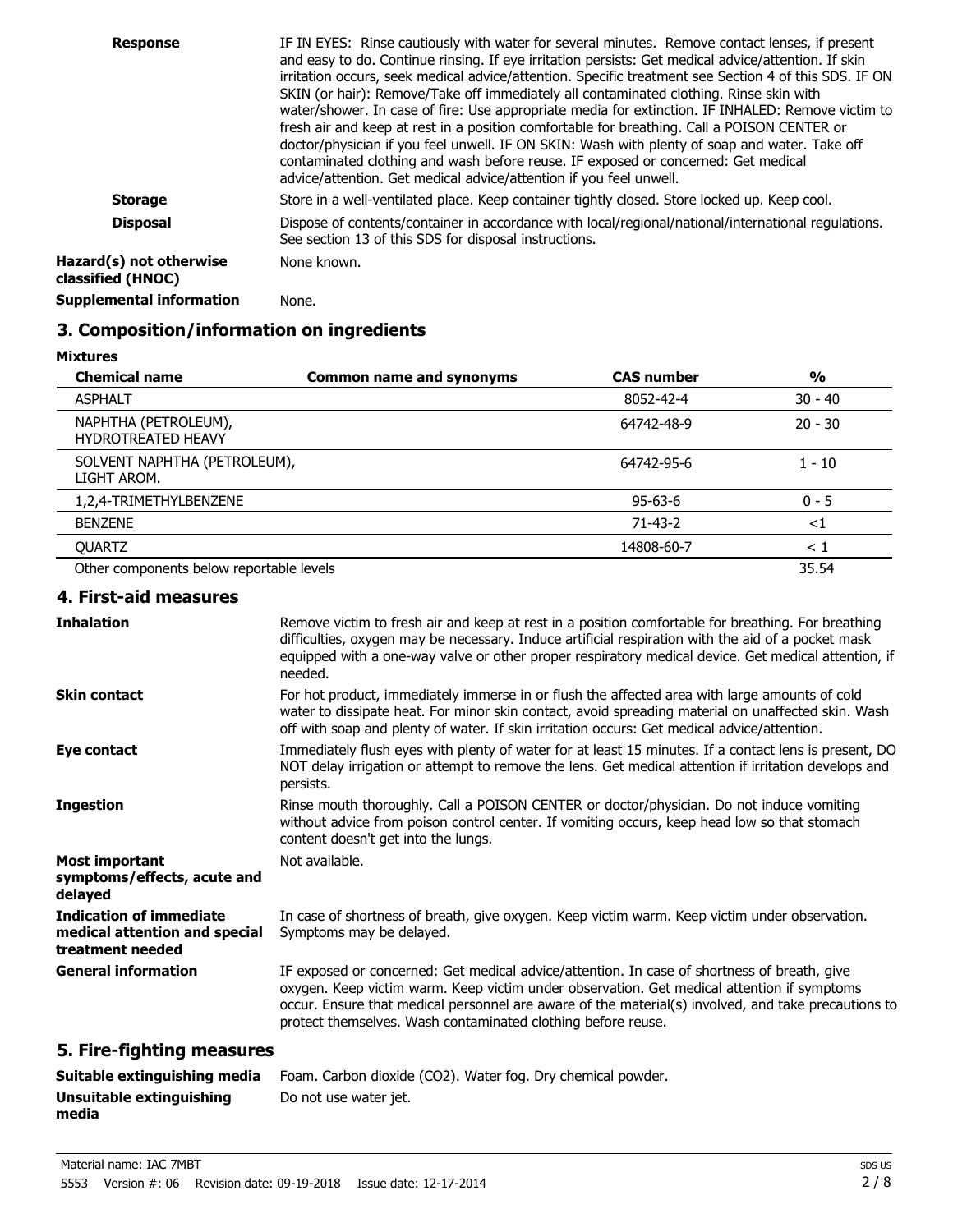| <b>Specific hazards arising from</b><br>the chemical                | Fire may produce irritating, corrosive and/or toxic gases.                                                                                                                                                                                                                                                                                                                                                           |
|---------------------------------------------------------------------|----------------------------------------------------------------------------------------------------------------------------------------------------------------------------------------------------------------------------------------------------------------------------------------------------------------------------------------------------------------------------------------------------------------------|
| Special protective equipment<br>and precautions for<br>firefighters | Firefighters must use standard protective equipment including flame retardant coat, helmet with<br>face shield, gloves, rubber boots, and in enclosed spaces, SCBA. Structural firefighters protective<br>clothing will only provide limited protection.                                                                                                                                                             |
| <b>Fire fighting</b><br>equipment/instructions                      | In case of fire and/or explosion do not breathe fumes. Firefighters must use standard protective<br>equipment including flame retardant coat, helmet with face shield, gloves, rubber boots, and in<br>enclosed spaces, SCBA. Move containers from fire area if you can do so without risk. Do not get<br>water inside container. Some of these materials, if spilled, may evaporate leaving a flammable<br>residue. |
| <b>Specific methods</b>                                             | In the event of fire and/or explosion do not breathe fumes.                                                                                                                                                                                                                                                                                                                                                          |

#### **6. Accidental release measures**

| <b>Personal precautions,</b><br>protective equipment and<br>emergency procedures | Keep unnecessary personnel away. Keep upwind. Keep out of low areas. Ventilate closed spaces<br>before entering them. Do not touch damaged containers or spilled material unless wearing<br>appropriate protective clothing. Do not touch or walk through spilled material. |
|----------------------------------------------------------------------------------|-----------------------------------------------------------------------------------------------------------------------------------------------------------------------------------------------------------------------------------------------------------------------------|
| <b>Methods and materials for</b><br>containment and cleaning up                  | Stop the flow of material, if this is without risk. Use a non-combustible material like vermiculite,<br>sand or earth to soak up the product and place into a container for later disposal.                                                                                 |
|                                                                                  | Never return spills in original containers for re-use.                                                                                                                                                                                                                      |
| <b>Environmental precautions</b>                                                 | Prevent further leakage or spillage if safe to do so. Do not contaminate water. If this material is<br>spilled into navigable waters and creates a visible sheen, it is reportable to the National Response<br>Center.                                                      |
| 7. Handling and storage                                                          |                                                                                                                                                                                                                                                                             |

| <b>Precautions for safe handling</b>                                             | Avoid heat, sparks, open flames and other ignition sources. Avoid breathing<br>dust/fume/gas/mist/vapors/spray. Wear personal protective equipment. Do not use in areas<br>without adequate ventilation. Avoid prolonged exposure. When using, do not eat, drink or smoke.<br>Wash hands thoroughly after handling. Do not empty into drains. Hydrogen sulfide, a very highly<br>toxic gas, may be present with this material. Keep face clear of tank and/or tank car openings. |
|----------------------------------------------------------------------------------|----------------------------------------------------------------------------------------------------------------------------------------------------------------------------------------------------------------------------------------------------------------------------------------------------------------------------------------------------------------------------------------------------------------------------------------------------------------------------------|
| <b>Conditions for safe storage,</b><br>including any<br><i>incompatibilities</i> | Store in a well-ventilated place. Keep container closed. Keep container dry. Keep away from food,<br>drink and animal feedingstuffs. Keep out of reach of children. Use care in handling/storage.                                                                                                                                                                                                                                                                                |

# **8. Exposure controls/personal protection**

| <b>Occupational exposure limits</b>               | This mixture has no ingredients that have PEL, TLV, or other recommended exposure limit                                                                                                                                                     |
|---------------------------------------------------|---------------------------------------------------------------------------------------------------------------------------------------------------------------------------------------------------------------------------------------------|
| <b>Biological limit values</b>                    | No biological exposure limits noted for the ingredient(s).                                                                                                                                                                                  |
| <b>Appropriate engineering</b><br><b>controls</b> | Provide adequate ventilation, including appropriate local extraction, to ensure that the defined<br>occupational exposure limit is not exceeded.                                                                                            |
|                                                   | Individual protection measures, such as personal protective equipment                                                                                                                                                                       |
| Eye/face protection                               | Wear safety glasses; chemical goggles (if splashing is possible).                                                                                                                                                                           |
| <b>Skin protection</b>                            |                                                                                                                                                                                                                                             |
| <b>Hand protection</b>                            | Chemical resistant gloves are recommended. If contact with forearms is likely wear gauntlet style<br>gloves.                                                                                                                                |
| <b>Other</b>                                      | It is a good industrial hygiene practice to minimize skin contact. Wear appropriate clothing to<br>prevent any possibility of liquid contact and repeated or prolonged vapor contact.                                                       |
| <b>Respiratory protection</b>                     | When workers are facing concentrations above the exposure limit they must use appropriate<br>certified respirators.                                                                                                                         |
| <b>Thermal hazards</b>                            | Not available.                                                                                                                                                                                                                              |
| <b>General hygiene</b><br>considerations          | When using, do not eat, drink or smoke. Avoid contact with eyes. Avoid contact with skin. Wash<br>hands before breaks and immediately after handling the product. Handle in accordance with good<br>industrial hygiene and safety practice. |

# **9. Physical and chemical properties**

| <b>Appearance</b>     |                |
|-----------------------|----------------|
| <b>Physical state</b> | Liguid.        |
| Form                  | Liguid.        |
| Color                 | Not available. |
| Odor                  | Not available. |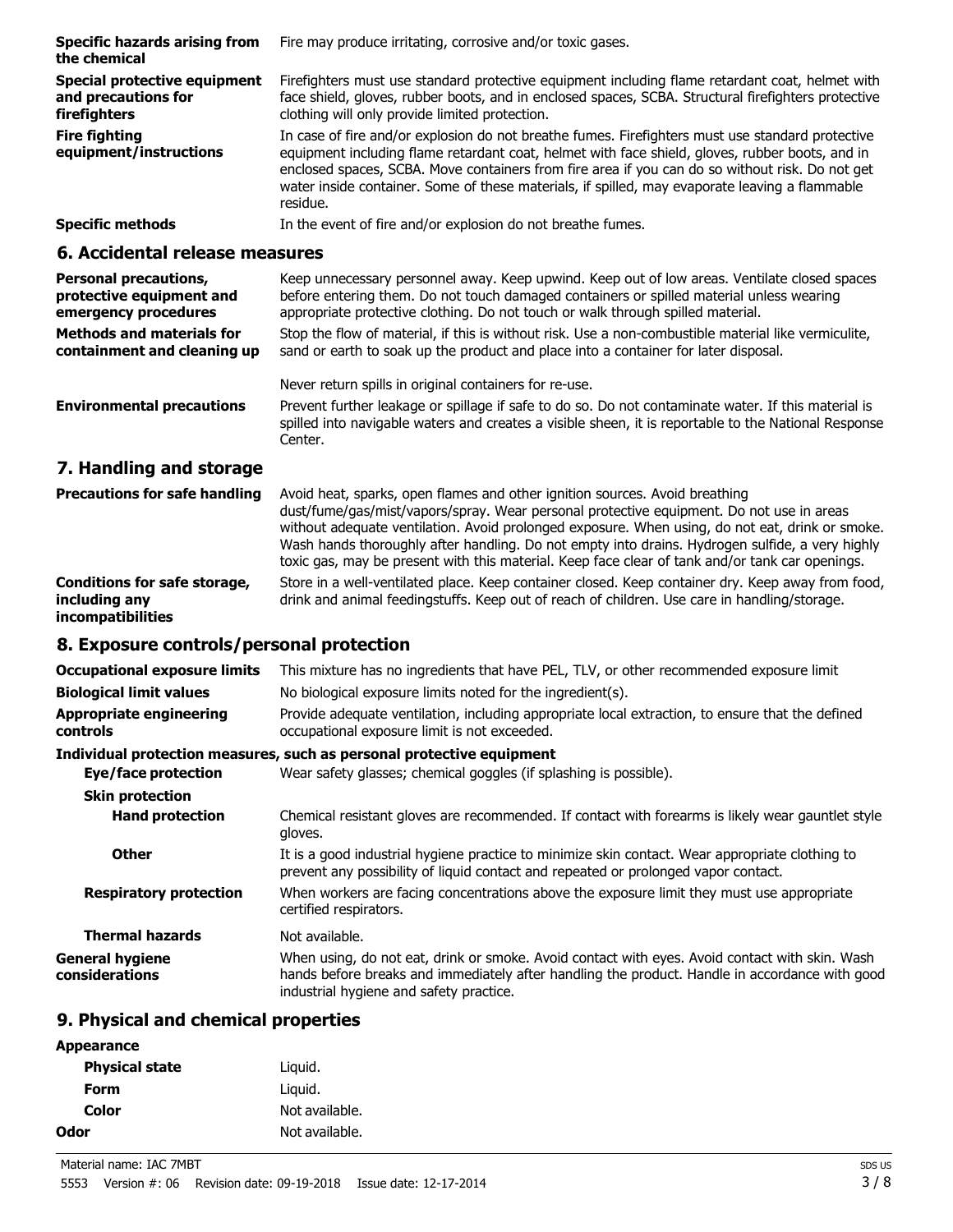| <b>Odor threshold</b>                               | Not available.                                       |
|-----------------------------------------------------|------------------------------------------------------|
| рH                                                  | Not available.                                       |
| <b>Melting point/freezing point</b>                 | Not available.                                       |
| Initial boiling point and<br>boiling range          | 212 °F (100 °C)                                      |
| <b>Flash point</b>                                  | 100.0 - 140.0 °F (37.8 - 60.0 °C) Cleveland Open Cup |
| <b>Evaporation rate</b>                             | Not available.                                       |
| <b>Flammability (solid, gas)</b>                    | Not available.                                       |
| <b>Upper/lower flammability or explosive limits</b> |                                                      |
| Flammability limit - lower Not available.<br>(%)    |                                                      |
| <b>Flammability limit -</b><br>upper $(% )$         | Not available.                                       |
| <b>Explosive limit - lower</b><br>(%)               | Not available.                                       |
| <b>Explosive limit - upper</b><br>(9/0)             | Not available.                                       |
| Vapor pressure                                      | Not available.                                       |
| <b>Vapor density</b>                                | Not available.                                       |
| <b>Relative density</b>                             | Not available.                                       |
| Solubility(ies)                                     |                                                      |
| <b>Solubility (water)</b>                           | Not available.                                       |
| <b>Partition coefficient</b><br>(n-octanol/water)   | Not available.                                       |
| Auto-ignition temperature                           | available.<br>Not                                    |
| Decomposition temperature Not available.            |                                                      |
| <b>Viscosity</b>                                    | Not available.                                       |
| <b>Other information</b>                            |                                                      |
| <b>Specific gravity</b>                             | $1.08 - 1.2$                                         |
| <b>VOC</b>                                          | $< 250$ g/l                                          |

# **10. Stability and reactivity**

| <b>Reactivity</b>                            | The product is stable and non-reactive under normal conditions of use, storage and transport |
|----------------------------------------------|----------------------------------------------------------------------------------------------|
| <b>Chemical stability</b>                    | Stable at normal conditions.                                                                 |
| <b>Possibility of hazardous</b><br>reactions | Hazardous polymerization does not occur.                                                     |
| <b>Conditions to avoid</b>                   | Heat, flames and sparks.                                                                     |
| <b>Incompatible materials</b>                | Strong oxidizing agents.                                                                     |
| <b>Hazardous decomposition</b><br>products   | Irritants. Carbon oxides. Sulphur oxides.                                                    |

# **11. Toxicological information**

#### **Information on likely routes of exposure**

| <b>Inhalation</b>                                                                  | Vapors have a narcotic effect and may cause headache, fatigue, dizziness and nausea                                        |
|------------------------------------------------------------------------------------|----------------------------------------------------------------------------------------------------------------------------|
|                                                                                    |                                                                                                                            |
| <b>Skin contact</b>                                                                | Frequent or prolonged contact may defat and dry the skin, leading to discomfort and dermatitis.<br>Causes skin irritation. |
| Eye contact                                                                        | Causes serious eye irritation.                                                                                             |
| <b>Ingestion</b>                                                                   | May cause discomfort if swallowed. However, ingestion is not likely to be a primary route of<br>occupational exposure.     |
| Symptoms related to the<br>physical, chemical and<br>toxicological characteristics | Not available.                                                                                                             |
| <b>Information on toxicological effects</b>                                        |                                                                                                                            |
| <b>Acute toxicity</b>                                                              | Not classified.                                                                                                            |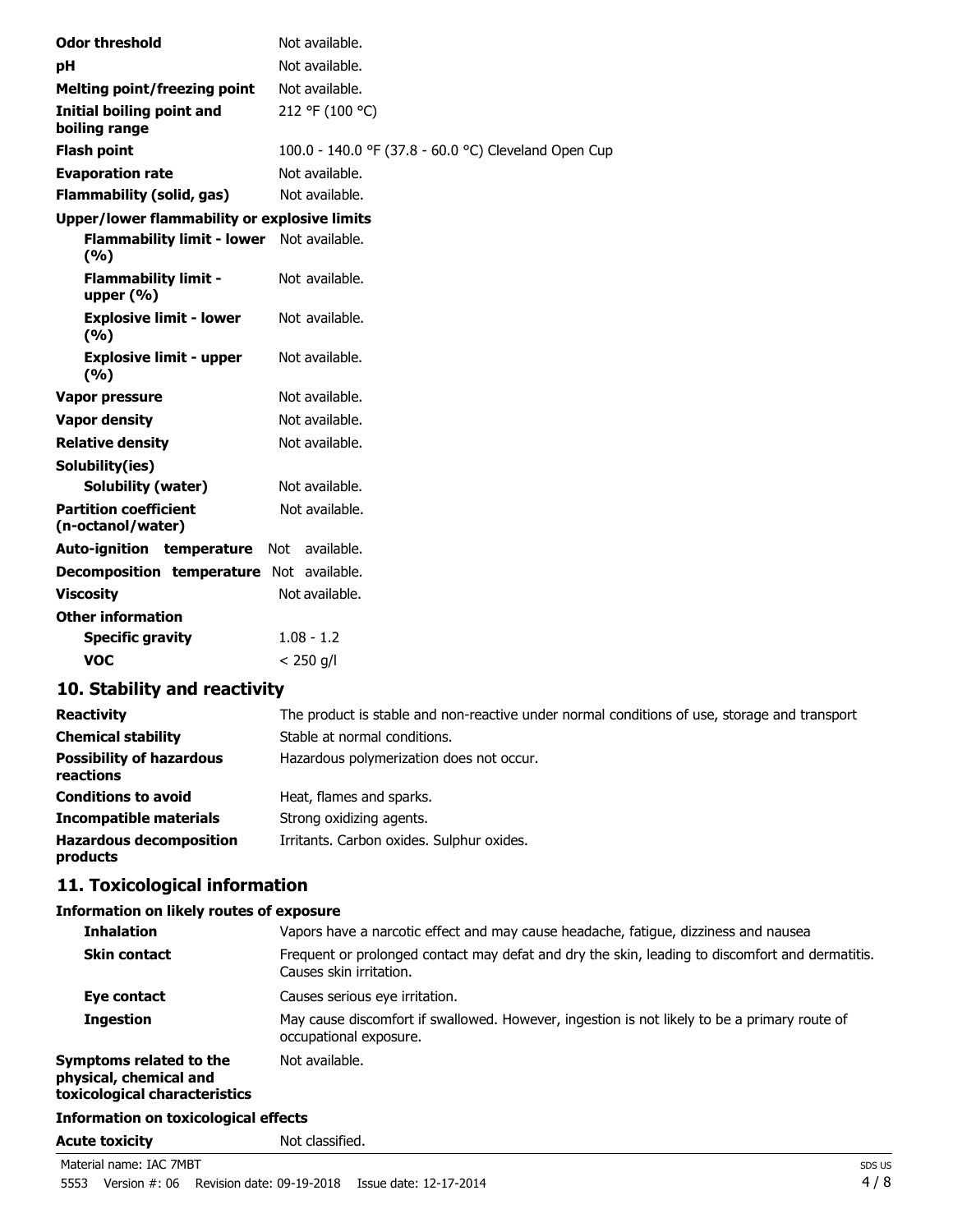| <b>Skin corrosion/irritation</b>                      | Causes skin irritation.                                                          |
|-------------------------------------------------------|----------------------------------------------------------------------------------|
| Serious eye damage/eye<br>irritation                  | Causes serious eye irritation.                                                   |
| Respiratory or skin sensitization                     |                                                                                  |
| <b>Respiratory sensitization</b>                      | Not available.                                                                   |
| <b>Skin sensitization</b>                             | Not a skin sensitizer.                                                           |
| <b>Germ cell mutagenicity</b>                         | May cause genetic defects.                                                       |
| Carcinogenicity                                       | May cause cancer.                                                                |
|                                                       | <b>IARC Monographs. Overall Evaluation of Carcinogenicity</b>                    |
| Not listed.                                           |                                                                                  |
|                                                       | OSHA Specifically Regulated Substances (29 CFR 1910.1001-1052)                   |
| Not regulated.                                        | US. National Toxicology Program (NTP) Report on Carcinogens                      |
| Not listed.                                           |                                                                                  |
| <b>Reproductive toxicity</b>                          | Not classified.                                                                  |
| Specific target organ toxicity<br>- single exposure   | Central nervous system. May cause drowsiness and dizziness.                      |
| Specific target organ toxicity<br>- repeated exposure | May cause damage to organs through prolonged or repeated exposure by inhalation. |
| <b>Aspiration hazard</b>                              | Not classified.                                                                  |
| <b>Chronic effects</b>                                | Prolonged exposure may cause chronic effects.                                    |

## **12. Ecological information**

| <b>Ecotoxicity</b>                   | Not expected to be harmful to aquatic organisms. |
|--------------------------------------|--------------------------------------------------|
| <b>Persistence and degradability</b> | Not available.                                   |
| <b>Bioaccumulative potential</b>     | Not available.                                   |
| <b>Mobility in soil</b>              | Not available.                                   |
| Other adverse effects                | Not available.                                   |

# **13. Disposal considerations**

| <b>Disposal instructions</b>                    | Dispose of contents/container in accordance with local/regional/national/international regulations.<br>If discarded, this product is considered a RCRA ignitable waste, D001. |
|-------------------------------------------------|-------------------------------------------------------------------------------------------------------------------------------------------------------------------------------|
| Hazardous waste code                            | D001: Waste Flammable material with a flash point <140 F                                                                                                                      |
| <b>Waste from residues /</b><br>unused products | Dispose of in accordance with local regulations.                                                                                                                              |
| <b>Contaminated packaging</b>                   | Empty containers should be taken to an approved waste handling site for recycling or disposal.                                                                                |

## **14. Transport information**

| <b>DOT</b>                             |                                                                                                             |
|----------------------------------------|-------------------------------------------------------------------------------------------------------------|
| UN number                              | UN1999                                                                                                      |
| UN proper shipping name                | Tars, liquid                                                                                                |
| <b>Transport hazard class(es)</b>      |                                                                                                             |
| <b>Class</b>                           | Combustible Liquid                                                                                          |
| Subsidiary risk                        |                                                                                                             |
| Label(s)                               | 3                                                                                                           |
| <b>Packing group</b>                   | Ш                                                                                                           |
| <b>Environmental hazards</b>           |                                                                                                             |
| <b>Marine pollutant</b>                | No.                                                                                                         |
| <b>Special precautions for</b><br>user | If shipped by ground in quantities LESS than 119 gallons (450 L): Not regulated as a hazardous<br>material. |
| <b>Special provisions</b>              | B1, B13, IB3, T1, TP3                                                                                       |
| <b>Packaging exceptions</b>            | 150                                                                                                         |
| Packaging non bulk                     | 203                                                                                                         |
| Packaging bulk                         | 242                                                                                                         |
| <b>IATA</b>                            |                                                                                                             |
| <b>UN number</b>                       | UN1999                                                                                                      |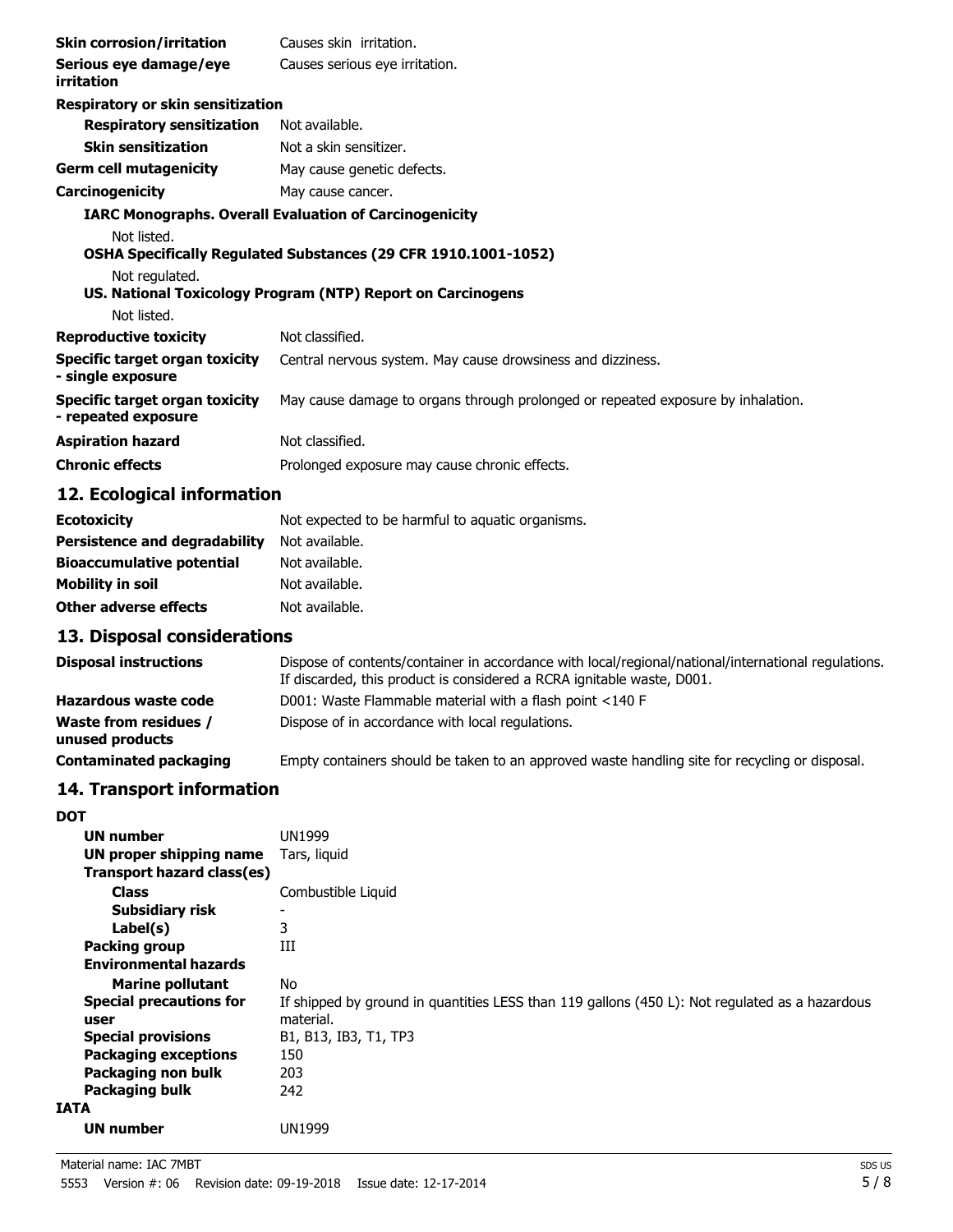| UN proper shipping name<br><b>Transport hazard class(es)</b>                   | Tars, liquid               |
|--------------------------------------------------------------------------------|----------------------------|
| Class                                                                          | 3                          |
| <b>Subsidiary risk</b>                                                         |                            |
| Packing group                                                                  | Ш                          |
| <b>Environmental hazards</b>                                                   | No.                        |
| <b>ERG Code</b>                                                                | 3L                         |
| <b>Special precautions for</b><br>user                                         | Not available.             |
| <b>Other information</b>                                                       |                            |
| Passenger and cargo<br>aircraft                                                | Allowed with restrictions. |
| Cargo aircraft only                                                            | Allowed with restrictions. |
| IMDG                                                                           |                            |
| <b>UN number</b>                                                               | UN1999                     |
| UN proper shipping name                                                        | Tars, liquid               |
| Transport hazard class(es)                                                     |                            |
| <b>Class</b>                                                                   | 3                          |
| <b>Subsidiary risk</b>                                                         |                            |
| <b>Packing group</b>                                                           | Ш                          |
| <b>Environmental hazards</b>                                                   |                            |
| <b>Marine pollutant</b>                                                        | No.                        |
| EmS                                                                            | F-E, S-E                   |
| <b>Special precautions for</b><br>user                                         | Not available.             |
| Transport in bulk according to<br>Annex II of MARPOL 73/78<br>and the IBC Code | Not available.             |

#### **IATA; IMDG**



#### **15. Regulatory information**

**US federal regulations** This product is a "Hazardous Chemical" as defined by the OSHA Hazard Communication Standard 29 CFR 1910.1200.

CERCLA/SARA Hazardous Substances - Not applicable.

**TSCA Section 12(b) Export Notification (40 CFR 707, Subpt. D)**

Not regulated.

**CERCLA Hazardous Substance List (40 CFR 302.4)**

Not listed.

**SARA 304 Emergency release notification**

Not regulated. **OSHA Specifically Regulated Substances (29 CFR 1910.1001-1052)**

Not regulated.

**Superfund Amendments and Reauthorization Act of 1986 (SARA)** 

**SARA 302 Extremely hazardous substance** 

Not listed. **SARA 311/312**

**Hazardous chemical**

Yes